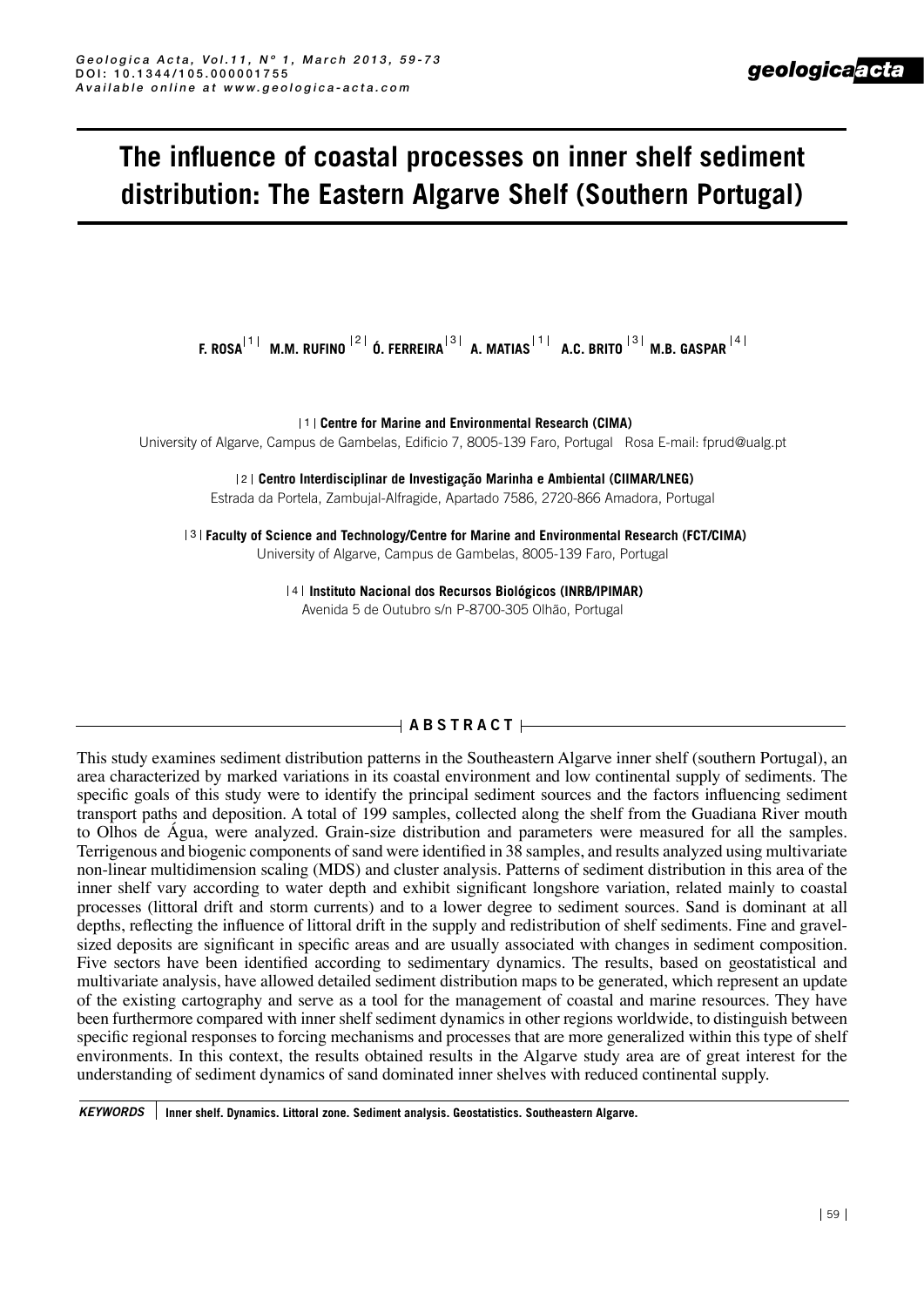#### **Introduction**

Continental shelves are complex depositional systems where patterns of sediment distribution play a major role in establishing the ecosystems equilibrium, and have been studied extensively due to their ecological and environmental significance. Sediment supply and dispersion result from the interaction between marine (*e.g.*, waves, tides, littoral drift) and continental (*e.g.*, river run-off, erosion of sub-aerial source areas) forcing agents, functioning at both local and regional scales. In particular, inner shelf deposits are closely linked to coastal dynamics because direct sediment exchanges occur between the inner shelf and elements of the littoral system, such as beaches, lagoons, and estuaries.

In marine environments, sediment characteristics are known to structure benthic communities (Gray, 1981), as the sedimentary cover of inner shelves is the natural habitat for many living organisms. The communities occupy different niches along the depth gradient and show a very high correlation with sediment texture (*e.g.*, Van Hoey *et al.*, 2004; Lu, 2005; Dolbeth *et al.*, 2007). Sediments support a wide range of coastal and marine ecosystems, many of which are related to important economic activities, such as fisheries and shellfish swarming (*e.g.*, Collie *et al.*, 2000). In the case of the Algarve region, the shelf environment supports an important local bivalve dredge industry. In this industry, the fishing gear is towed across the seafloor inducing changes in the seabed topography and potentially altering sediment characteristics, associated benthic communities, and ultimately the structure and dynamics of the whole ecosystem (Gaspar *et al.*, 2003; Gaspar and Chícharo, 2007). Inner shelf sediments in the Algarve region have also been directly exploited by modern industries, and more recently used as source material for beach nourishment (*e.g.*, Byrnes *et al.*, 2004; Oliveira *et*  *al.*, 2008). Therefore, sedimentological studies are essential for understanding inner shelf systems and for appropriately managing coastal and marine natural resources, on which local and regional development greatly depend. As a result, there is an increasing demand for complete information on abiotic factors over large areas, *i.e.*, at a regional scale.

The Algarve coast has a great variety of geomorphologic forms and lithological types which define two physiographic units with very contrasting characteristics: the rocky cliffed coast and the Ria Formosa barrier island system (Pilkey *et al.*, 1989). These units are maintained by different coastal processes, and support different marine ecosystems, producing a remarkable variability which makes the Algarve a key region for coastal and marine research studies (Dias, 1988). The study area (Fig. 1) is representative of this coastal variability, and the adjacent continental shelf is subject to the influence of diverse sediment sources and forcing conditions in what constitutes a very dynamic littoral system. Unlike many other inner shelves, the Eastern Algarve inner shelf is not dominated by continental sources and associated sediment distribution. Hence, this area has great potential for better understanding the complex relationships and sediment exchange mechanisms between nearshore areas, coastal processes and near shelf deposition.

Despite the favourable scientific research setting of the Algarve coast, there are few studies characterizing in detail the sedimentary relationships of this specific shelf domain, which is essential to assess the impact that recent human activities had on the natural balance of the region. The aim of this study is to investigate the interaction between sediment distribution in the proximal areas of the Eastern Algarve inner shelf and the forcing agents, sediment sources and transport patterns in relation to coastal processes. This work also compares the results



FIGURE 1 | General location of the study area and sediment sampling (INRB/IPIMAR bivalve surveys on board of the RV Tellina, October/ November 2005).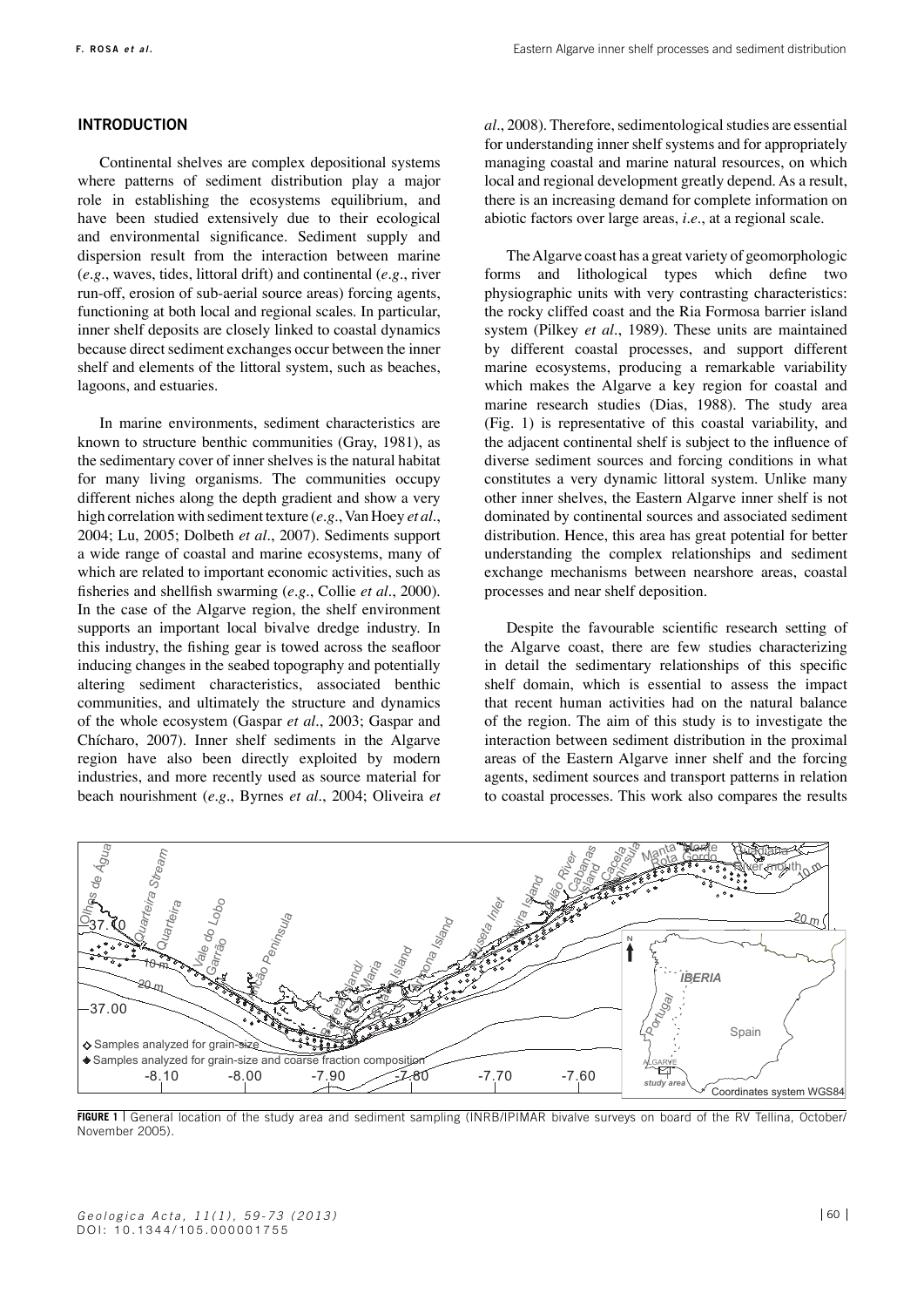from this region of Southern Europe with other regions worldwide, in order to contribute to the general knowledge on inner shelf sedimentary dynamics, as these areas stand as an important transition domain controlling the balance between continental and marine environments. The only published sediment map of the continental shelf of this area was completed more than 20 years ago (Moita, 1986) it was therefore necessary to characterize the inner shelf sediments in detail, creating new and more detailed sediment maps for the area. Our study involved the construction of new maps of sedimentological variables for this region, using non-linear geostatistical techniques. This work also compares the results from the Eastern Algarve inner shelf with other regions worldwide, in order to contribute to the general knowledge on inner shelf sedimentary dynamics, as these areas stand as an important transition domain controlling the balance between continental and marine environments.

## **Regional setting**

The study area is located in the south of Portugal, and comprises the inner continental shelf and adjacent coastal zone extending from Olhos de Água, in the west, to the Guadiana estuary, in the east (Fig.1).

The western part of the study area, from Olhos de Água to the Ancão Peninsula (Ria Formosa), is characterized by sandy beaches bordered by a soft cliff carved in Plio-Quaternary red sands and silts. These sediments are easily eroded by marine and subaerial processes, with the resulting material being incorporated in the littoral drift and contributing to the establishment of beach systems in the area (Dias, 1988). There is almost no direct fluvial contribution into this area of the Algarve coast, although the small discharges of Quarteira Stream (at the western limit of the study area) may have contributed with some sediment to the inner shelf in the past. At present, this stream does not connect with the sea, since its mouth drains to the Vilamoura Marina and any material transported there is dredged.

The Ria Formosa (Fig. 2) extends for about 55km between two limiting peninsulas –Ancão Peninsula to the west and Cacela Peninsula to the east –and includes five islands (Barreta, Culatra, Armona, Tavira and Cabanas) separated by six inlets (Ancão, Faro-Olhão, Armona, Fuzeta, Tavira and Lacém). The barrier-island system reaches its most seaward position, *circa* 6km, at Cape Sta. Maria, located in Barreta Island. This location divides the two flanks of the barrier system: the western flank with a NW-SE orientation and the eastern flank with a NE-SW



**FIGURE 2** | The Ria Formosa Barrier-Island System.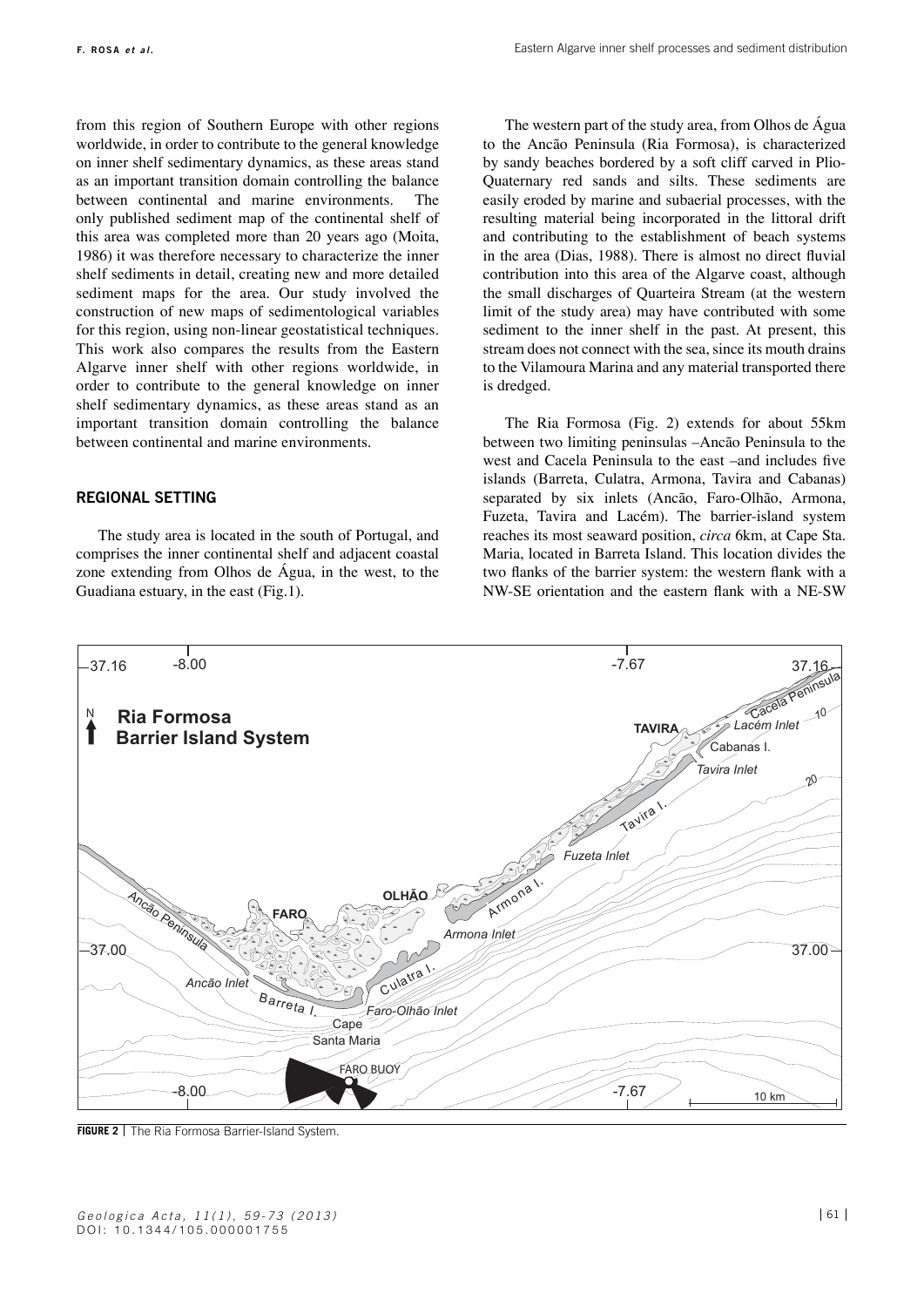orientation. The western flank typically has only one small migrating tidal inlet, Ancão Inlet (Fig. 2). The eastern flank has five inlets (Fig. 2), although this number has varied over time. Two inlets were artificially opened and stabilised with jetties, the Faro-Olhão Inlet progressively from 1929 to 1955 (Esaguy, 1986) and the Tavira Inlet progressively from 1927 to 1985 (Esaguy, 1987). The barrier system is extremely dynamic and recent island dynamics have been related variously to tidal inlet evolution (*e.g.*, Weinholtz, 1964; Esaguy, 1984; Vila-Concejo *et al.*, 2004; Pacheco *et al.*, 2008), shoreline evolution (*e.g.*, Ferreira *et al.*, 2006), longshore drift (*e.g.*, Ciavola *et al.*, 1997), overwash processes (*e.g.*, Matias *et al.*, 2008), dune formation (*e.g.*, Gomes *et al.*, 1994) and backbarrier processes (*e.g.*, Carrasco *et al.*, 2008). The evolution of the barrier islands is characterized in general terms by a marked migration of the inlets from W to E, which generates erosion of the islands' western sectors and accumulation on the eastern sectors (Pilkey *et al.*, 1989). Hydrodynamic conditions indicate a division within the Ria Formosa barrier island system into two quasi-independent sub-embayments, which conditions the long term migration patterns of the barrier island multiinlet system: the western including Ancão, Faro-Olhão and Armona inlets, and the eastern including Fuzeta, Tavira and Lacém inlets (Vila-Concejo *et al.*, 2002). Each subembayment operates as an autonomous tidal inlet system with minimal interaction with the rest of the Ria Formosa system, characterized by specific tidal conditions and flow velocities through the inlet (Salles *et al.*, 2005).

From Cacela to the Guadiana Estuary (eastern part of the study area, Fig. 1) an extensive sandy shore has developed. It has experienced strong accumulation during the last few decades, partly induced by the construction of the Guadiana River mouth jetty which inhibits littoral drift transport further east (Gonzalez *et al.*, 2001). The Guadiana River estuary is a fluvial-marine system dominated by a meso-tidal regime, which shows an advanced state of sediment infilling (Morales *et al.*, 2006). At present it is in a prograding phase, with tidal sedimentation in the shallowest areas of the estuary generating fluvial delta construction, while the bypassing of sediment towards the coast occurs in the deepest channel (Morales *et al.*, 2006). Flood episodes play a major role in sediment supply (both fine and coarse grained) from the Guadiana estuary to the adjacent continental shelf (Portela, 2006). In the last few decades sediment transport within the Guadiana estuary to the coastal area has undergone significant changes, mainly due to construction of dams in the river basin. This has reduced by 70% the amount of fines reaching the shelf, and by 60% the amount of coarse material (Portela, 2006). The closing of the Alqueva Dam in 2002, which generated the largest artificial lake in Europe, is likely substantially modifying the water and sediment fluvial fluxes. The dam controls 82% of the watershed area (Portela, 2006) and has

a major impact on sediment transfer from the river basin to the adjacent coastal and shelf systems. Its presence seems to have reduced sediment supply to the coast, as suggested by the near-absence of transient flooding in the estuary since 2002 (Wolanski *et al.*, 2006).

The hydrodynamic regime in the study area is characterized by semi-diurnal tides with average ranges of 1.3m and 2.8m for neap and spring tides, respectively, although maximum ranges of 3.5m can be reached during the latter. Wave climate is moderate to high (Ciavola *et al.*, 1997), with an average offshore significant wave height of 0.92m (Costa *et al.*, 2001). Incident waves from the W-SW are dominant, representing 71% of occurrences (Costa *et al.*, 2001) and generating an eastward directed longshore transport. "Levante" conditions (short period waves generated by SE Mediterranean wind) represent 23% of the total occurrences (Costa *et al.*, 2001). Storm events in the area have been defined as events with offshore significant wave heights greater than 3m (Pessanha and Pires, 1981). The establishment of return periods for the main incident wave directions indicates that SW storms are more energetic than SE storms for the same return period (Pires, 1998). The cuspate shape of this section of the Algarve coast generates two different areas in terms of exposure to wave action (Figs. 1, 2). The western area (Olhos de Água until Garrão, Ancão Peninsula and Barreta Island) is more energetic because it is directly exposed to the dominant wave conditions (W-SW). In contrast, the eastern area (from Culatra Island to the Guadiana River mouth) is relatively protected from the more energetic waves but is exposed to "Levante" waves.

The Algarve Continental Shelf has a diverse physiography, characterized in general by the narrow width and relatively shallow depths (110 to 150m) of the shelf break (Vanney and Mougenot, 1981). These are very distinctive characteristics from other shelves located in areas nearby, and also from the general trends of continental shelves worldwide, which generally present greater widths and much lower slope values (Roque, 1998). In the western part of the study area, the shelf width reaches more than 20km near Albufeira, and bathymetric contours are generally parallel to the coast. In the central part (including around Cape Sta. Maria) the shelf narrows to *ca.* 5km wide (Roque, 1998) and the shelf break direction inflects abruptly to NE. In the eastern part of the study area, the shelf widens to reach 24km near the Guadiana River mouth (Moita, 1986). Its slope is variable, with the steepest section (20‰) lying close to Cape Sta. Maria, and from there decreasing both eastward and westward to *ca.* 5‰ in the vicinity of the Guadiana River mouth and Albufeira (Andrade, 1990). The inner shelf, from the shoreline down to 30m depth, follows these same general morphologic trends, although its slope is less steep.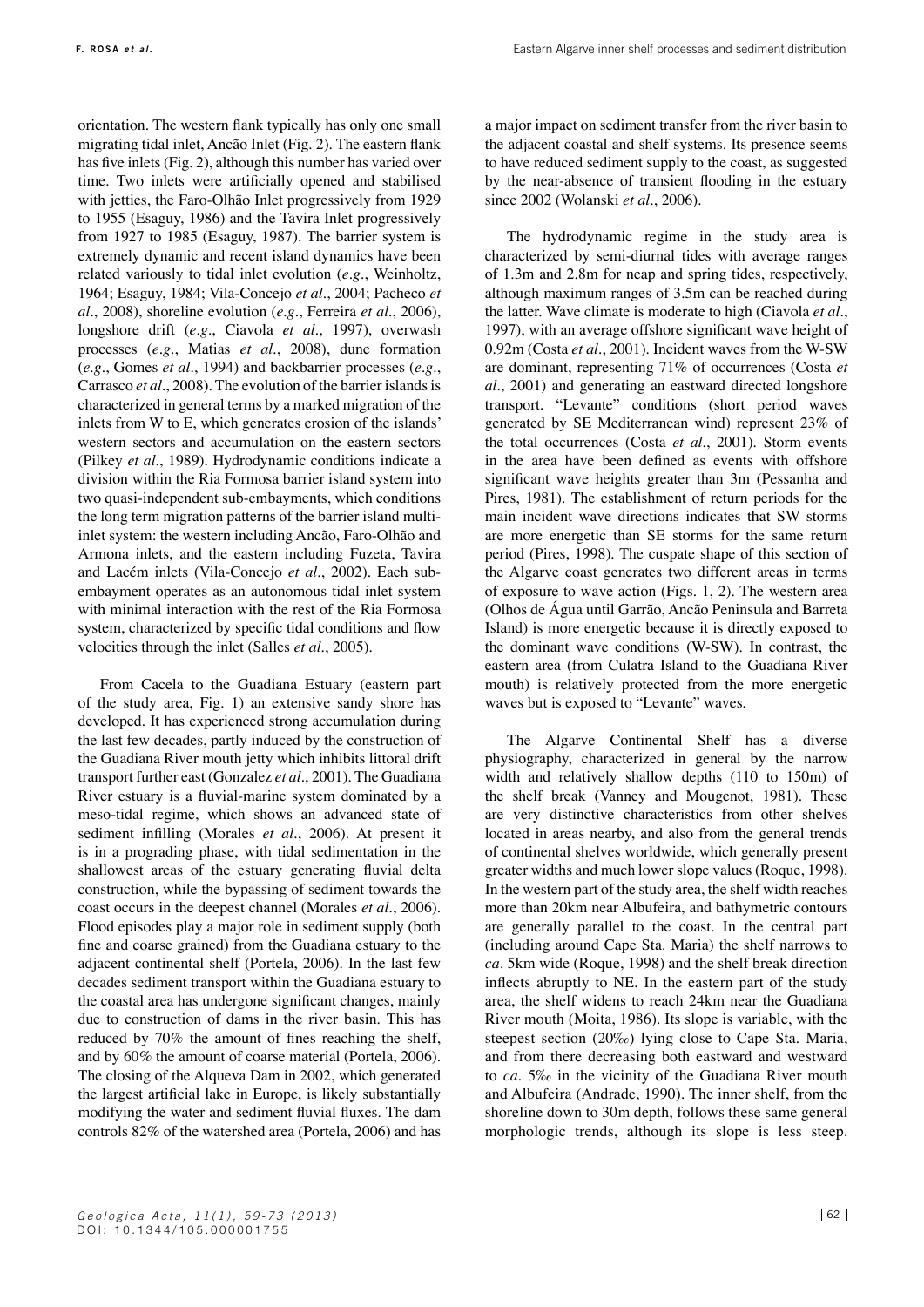The mean slope values of the inner shelf range from *ca.* 2.6‰ to 4‰, and may locally reach *ca.* 8.4‰ (Roque, 1998). Previous studies have also identified specific morphological features in the upper Algarve margin, namely the infra-littoral prograding wedges (IPW), which occupy a transitional position between the onshore and offshore depositional environments (Hernández-Molina *et al.*, 2000). They are strongly dependant on the rate of sediment supply (Roque, 1998) and have been generated by seaward transport of sediments (Hernández-Molina *et al.*, 2000; Lobo *et al.*, 2004). According to these authors, in the study area, the Faro-Tavira Prograding Wedge extends from 10-15m to *ca.* 25-50m water depth.

Sediments of the Algarve inner shelf have been the focus of some previous studies. Moita (1986) characterized the inner shelf as a place for deposition of sands with variable grain-size distribution, which reflects different origins for this material. There is a modern component related to coastal erosion which produces fresh sediments to be integrated in inner shelf deposits, and an older component generated in other deposits of the shelf itself (Moita, 1986). In the Plio-Quaternary soft cliff coast in the western part of the study area, a cliff retreat data set (1958-1991) between Quarteira and Vale do Lobo indicates mean retreat rates of 0.7-3.5m/year east of Quarteira, and 0.6-2m/year around Vale do Lobo (Correia *et al.*, 1996). The construction of the Vilamoura jetties and of the Quarteira groyne in the early 1970's seems to have led to an interruption of the littoral drift to the east, and a consequent substantial increase in the rates of cliff retreat in the area (Correia *et al.*, 1996). The amount of sediment supplied from cliff erosion along this coastal stretch to the littoral system has been estimated by Correia *et al.* (1997) at *ca.* 36,400m3 /year for the period 1983-1991. Sediments eroded from the cliffs between Olhos de Água and Ancão Peninsula present a high degree of textural compatibility with the sand deposits that form the Ria Formosa beach systems (Andrade, 1990), revealing a close dependence of these systems on the eastward littoral drift that relocates cliff-derived sediment along the coast. On that basis, cliff erosion has been identified as the most important source of sediment to the downdrift Ria Formosa barrier island system (Dias, 1988; Pilkey *et al.*, 1989; Andrade, 1990). The shelf area adjacent to the Ria Formosa barrier-islands has been identified as a depositary domain of sediments eroded from the barrier-islands, and not as a sediment source to the barrier system (Andrade, 1990). The depth of closure, which controls sediment exchange between the coastal system and the inner shelf, has been estimated at about 6m to 10m for this area (Andrade, 1990; Dolbeth *et al.*, 2007), although it may vary locally. Sedimentary distribution patterns in the continental shelf above 300m water depth, including the inner shelf domain, indicate dominant eastward transport of sediments under the

influence of southeastward Atlantic inflow currents (Nelson *et al.*, 1999). In the Guadiana shelf area, sediments located down to *ca.* 10m water depth are fine to medium sands whereas from 10m to 30m water depth they correspond to coarse sands (Moita, 1986; Gonzalez *et al.*, 2004). The Guadiana River is the main regional sediment source to the adjacent shelf (Gonzalez *et al.*, 2004), with sediment supply from the river basin being higher in suspended load than bed load (Morales, 1997). Littoral drift constitutes the second regional source of sediments in the Guadiana shelf area, corresponding mainly to sand (Gonzalez *et al.*, 2004).

## **Material and methods**

#### **Sediment Analysis**

To study the distribution of superficial sediments in the Algarve inner shelf, 199 samples were collected with a Petit Ponar grab from near the Guadiana River mouth (east of Cape Sta. Maria) to Olhos de Água (to the west). Samples were taken from 92 transects set perpendicular to the coast between 3m and 16m water depth (Fig. 1). All samples were collected during the bivalve surveys carried out by Portuguese Institute of Sea and Fisheries Research/National Institute of Biological Resources (INRB/IPIMAR) on board the Research Vessel Tellina, in October/November of 2005.

Grain-size analysis was performed first by wet separation of the coarse (sand and gravel) and fine (silt and clay) fractions using a 63μm sieve. The coarse fraction was analyzed by dry sieving and the fine fraction using the pipette method. Grain-size determination was made according to phi (Φ) scale intervals after Krumbein (1934), and sediment typology in terms of its dominant grain-size components (gravel, sand, mud) followed the classification of Folk (1954). Granulometric parameters were established using the Grain Size Distribution and Statistics program (Blott, 2000), and sediment description according to the mean and sorting coefficient was established using the Folk and Ward (1957) classification.

To determine the main sedimentary components, sand fraction analysis was performed on 38 samples considered representative of the study area (Fig. 1). Each phi class of the sand fraction was analyzed under a binocular microscope and 100 grains were counted and identified. Terrigenous grains were classified as quartz, mica, other terrigenous and aggregates. Bioclasts were separated into molluscs and other bioclasts. The distribution of the relative abundance of each component in the inner shelf was subsequently computed. The sand fraction results were analyzed via multivariate analysis, using non-linear multidimension scaling and cluster analysis.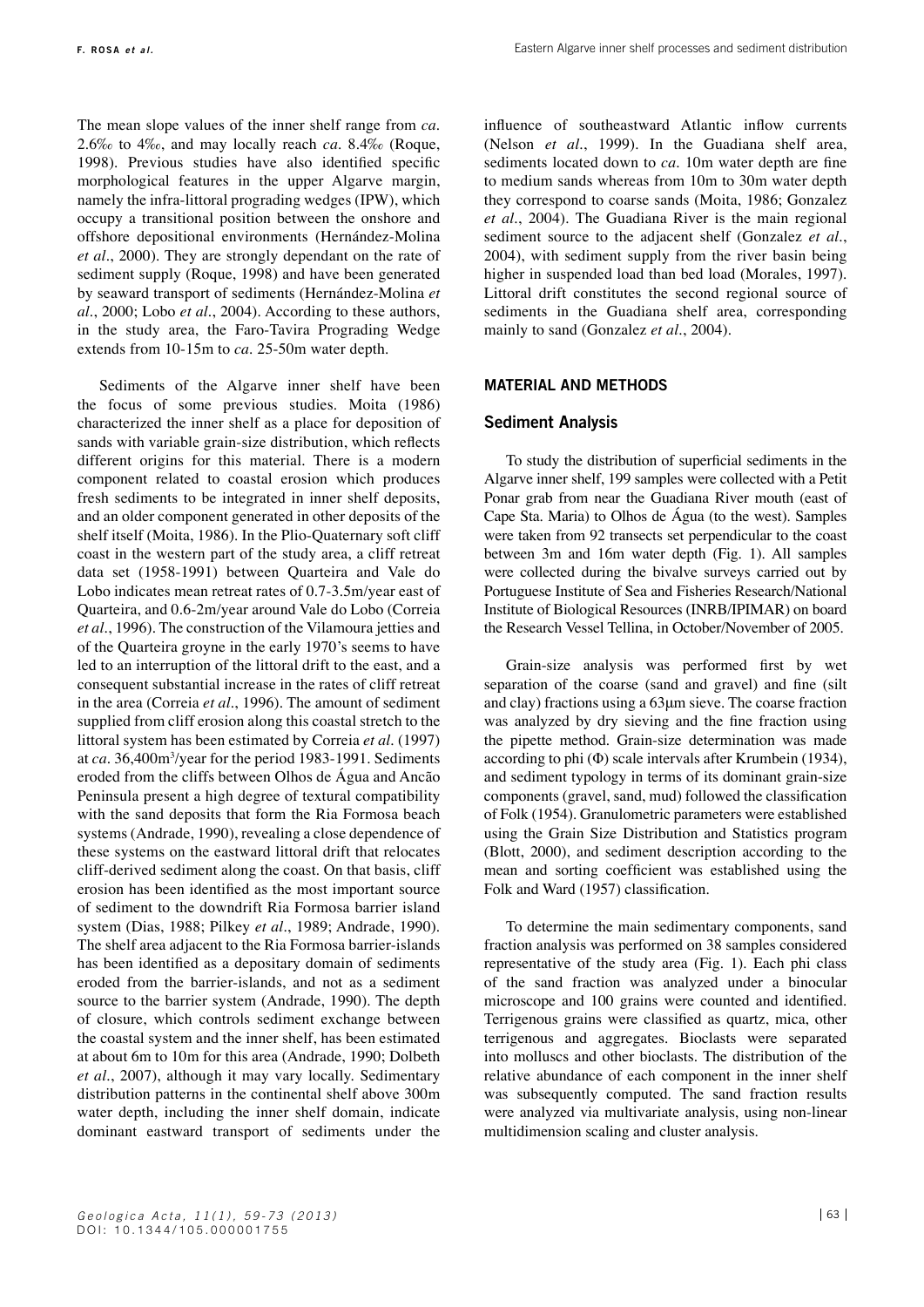#### **Geostatistical analysis**

Based on the results of sediment grain-size analysis, maps of the textural parameters were generated. To create continuous maps of the sediment, it was necessary to model and interpolate (predict) the point samples taken over the area. Verfaillie *et al.* (2006) found that universal kriging, using depth (bathymetry) as a linear function of sediment grain-size, was the best interpolation method to create sediment maps. That approach was used in the current study.

The fundaments of geostatistics, with an emphasis on the non-linear methods employed in this study, are explained in detail in several publications (*e.g.*, Cressie, 1991; Diggle *et al.*, 2003; Bivand *et al.*, 2008). The approach used can be viewed as a Generalised Linear Model (McCullagh and Nelder, 1989) in a spatial context (Diggle *et al.*, 2003) or as a generalization of universal kriging to non-Gaussian data (Cressie, 1991). The procedure applied to fit this method was to model the autocorrelation function  $\gamma(h)$  of the spatial process  $S(x)$  taking into account the explanatory variables  $f(x)$ . The range of the semivariogram is interpreted as the distance beyond which no effects of spatial covariance exist among the samples (Maynou *et al.*, 1998).

In this study, we used sediment characteristics (grainsize and sorting coefficient) as dependent  $Z_i$  variables. As explanatory variables  $f_k(x)$  we used a linear trend with depth. The autocorrelation function  $\gamma(h)$  of the spatial process  $S(x)$  was fitted by weighted least squares, as recommended by Cressie (1991) for Gaussian random processes.

All analyses were conducted using the software package R (R\_Development\_Core\_Team, 2008), and the libraries 'gstat' (Pebesma, 2004) and 'vegan' (Oksanen *et al.*, 2008).

## **RESULTS**

## **Grain size distribution**

Grain-size analysis performed on superficial sediments of the Algarve inner shelf between the Guadiana River Mouth and Olhos de Água revealed a clear dominance of sandy sediments (Fig. 3). Sand usually dominates sediments at all depths of the inner shelf with abundances consistently above 80%, except around 10m water depth near the Guadiana river mouth where it comprises 20-70% of total sediment (Fig. 4A).

Patterns of sediment distribution in the inner shelf are related to water depth and exhibit significant longshore

variation in the study area (Fig. 4A). Fines accumulate in the vicinity of the Guadiana River mouth but are almost absent to the west of Manta Rota. Also, their abundance shows a clear increasing trend towards deeper environments of the inner shelf. In the vicinity of the Guadiana mouth, between 0 and 5m water depth, fines constitute only up to 7% of total sediments. From 5 to 10m water depth, they comprise between *ca.* 15 and 40%, and up to 15m water depth nearly 70%. Gravel-sized sediments also show important spatial variations. They are almost absent between 0 and 5m water depth, except near Olhos de Água (*ca.* 20%), Culatra Island, from Manta Rota to the Guadiana mouth (*ca.* 15%), and close to the Guadiana River mouth (up to 40%). From 5 to 10m water depth, gravel is present between the Guadiana shelf and the area near Fuzeta Inlet (5-25%) and close to Olhos de Água (*ca.* 20%). In deeper areas (10-15m) it represents a significant part of sediments, *ca.* 10-30% between the Guadiana shelf area and near Fuzeta Inlet, and *ca.* 10-20% between Olhos de Água and off Quarteira Stream.

The distribution of sediment mean grain-size along the study area (Fig. 5) shows a strong dominance of fine and very fine sands ( $2\Phi$ -4 $\Phi$ ), and silt (>4 $\Phi$ ) in the Guadiana shelf. Mean grain-size tendencies are clearly different in the Ria Formosa shelf area. The eastern flank contains mainly coarse (0Φ-1Φ) and medium (1Φ-2Φ) sands, whilst the western flank presents mostly fine (2Φ-3Φ) and medium sands. Almost exclusively coarse-grained (mean) sands are found in the vicinity of Olhos de Água area. Mean grainsize also varies according to water depth (Fig. 5). Around



**FIGURE 3** | Classification of the Algarve inner shelf sediments according to the Folk diagram (1954).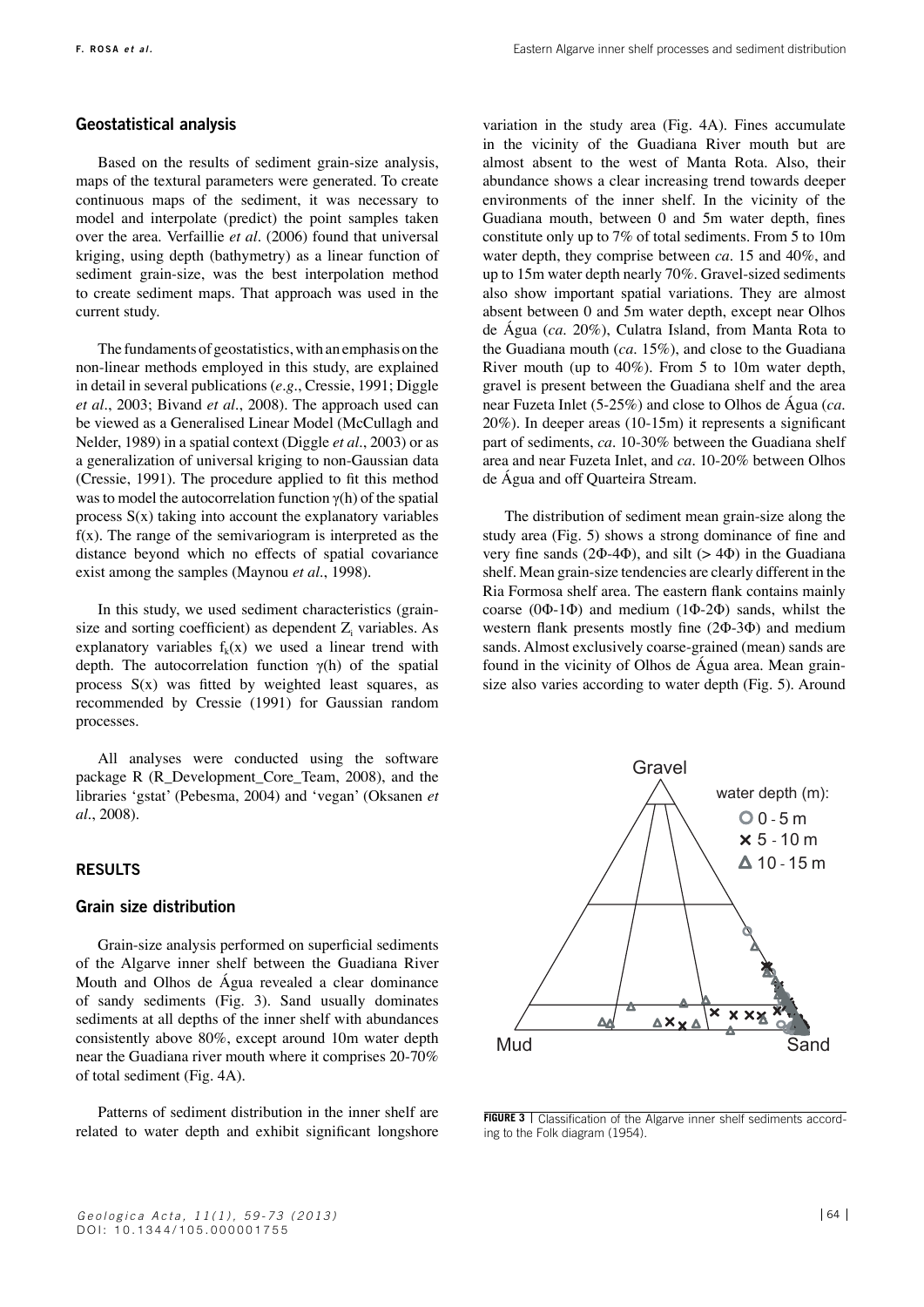**F. R O S A** *e t a l .* Eastern Algarve inner shelf processes and sediment distribution



**FIGURE 4** | Grain-size and sand composition distributional patterns in the Southeastern Algarve inner shelf. A) Sediment type (Folk, 1954); B) Sand terrigenous and biogenic components (OT: other terrigenous; OB: other bioclasts).

the Guadiana River mouth, sediments correspond mostly to fine and very fine sands up to *ca.* 10m water depth, and to coarse silt below 10m water depth. Fine sands appear down to 5m water depth between Monte Gordo and Manta Rota, and also in the Ria Formosa eastern flank as restricted deposits between Cabanas and Cacela, and close to Tavira Island west of the Gilão River. A significant deposit of fine sand occupies the inner shelf down to 15m to the east of the Armona Inlet. Coarse sands occur as restricted deposits below 5-10m water depth, from Manta Rota to the west end of Cacela Peninsula, and along Tavira Island. In the western part of the study area, fine and medium sand deposits alternate along the coast. Fine sand deposits are dominant in the area of Cape Sta. Maria, along the Ancão Peninsula, and to the east of Quarteira Stream.

The sorting coefficient  $(\sigma)$  distribution (Fig. 6) also exhibits different trends east and west of Cape Sta. Maria. To the east of the cape, sediments are clearly less sorted, particularly in the Guadiana shelf where moderately (0.5Φ-1Φ) and poorly (1.5Φ-2Φ) sorted sediments dominate. West of the Guadiana River mouth, sorting decreases with water depth, from moderately sorted down to *ca.* 5m, to poorly and very poorly (> 2Φ) sorted below the 5m bathymetric contour. Poorly sorted sediments also occur down to *ca.* 10m water depth between Monte Gordo and Manta Rota, and offshore Cabanas Island. A similar poorly sorted deposit is located around the 10m bathymetric line to the east of the Fuzeta Inlet. The inner shelf around Cape Sta. Maria –from Armona Island to Ancão Peninsula– is characterized mostly by moderately sorted sediments. In the western part of the study area, from Garrão to Olhos de Água, sediments are always moderately sorted at all depths, except off the Quarteira Stream where the sorting coefficient is higher.

#### **Sand fraction analysis**

Sand fraction analysis revealed important along-shore variations in the composition of the Algarve inner shelf deposits, as well as with increasing water depth (Fig. 4B). Sediments are dominated by terrigenous particles (mostly quartz) along the study area, making up to 90% of total sediment. Biogenic components are mostly molluscs, which in certain areas (near Manta Rota and Cacela Peninsula) reach almost 50% of total sediment. Both eastern and westernmost sectors, beyond the Ria Formosa system, exhibit higher variability in their sedimentological composition.

Between 0 and 5m water depth (Fig. 4B), in the Guadiana shelf area and extending to Manta Rota, quartz makes up 50-65% of the sediment and other terrigenous comprise up to 15% in the vicinity of the Guadiana River mouth. Along the Ria Formosa barrier-island system, from Cacela to Ancão Peninsula, these shallower sediments are very homogeneous, with quartz constituting 80-90%. Other terrigenous particles are practically absent and bioclasts comprise almost 20%. Further to the west, close to Olhos de Água, there are small percentages of aggregates and molluscs are *ca.* 15%.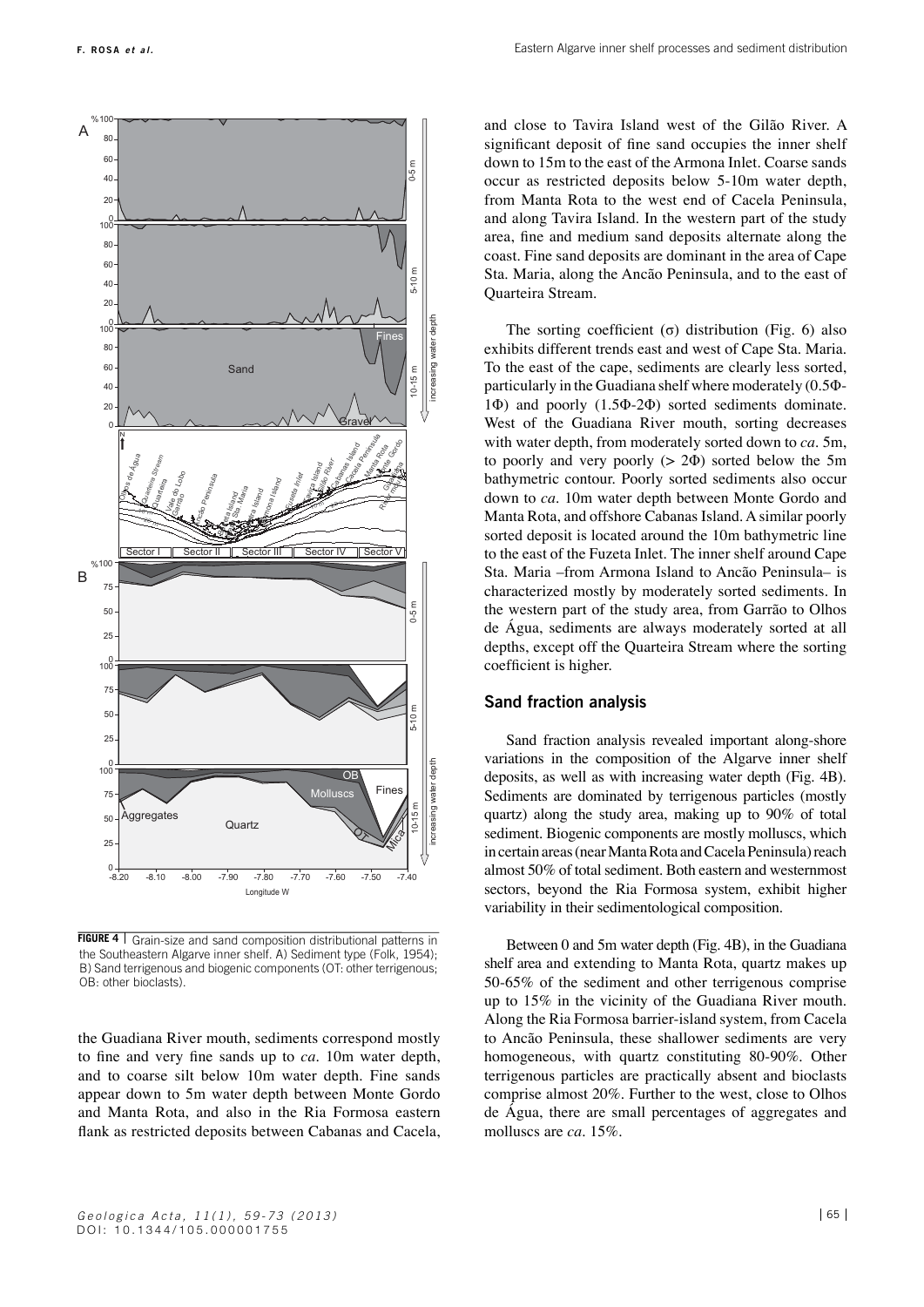From 5 to 10m water depth (Fig. 4B), sand components are more variable along the study area. Between the Guadiana River mouth area and Manta Rota, mica has its highest abundance (*ca.* 10%) and other terrigenous a peak of abundance around 15% just off the Guadiana River mouth. Molluscs increase from *ca.* 5% around the Guadiana River mouth to *ca.* 20% near Manta Rota.

Off the Guadiana River mouth and until Fuzeta Inlet, quartz exhibits its lowest abundance (*ca.* 30%). Along the eastern flank of the Ria Formosa, extending almost to Armona Island, molluscs (35-45%) co-dominate total sediments with quartz (45-60%). Close to Armona Island, quartz increases to 90% and molluscs decrease to 7-8%. The latter become more strongly represented (20-30%)



FIGURE 5 | Granulometric parameters (classification of Folk and Ward, 1957) distribution in the Southeastern Algarve inner shelf. The scale is represented in phi (Φ) units. A) Sediment mean grain-size, estimated by universal kriging with depth as a linear covariate; B) Sediment sorting, estimated by universal kriging with depth as a linear covariate.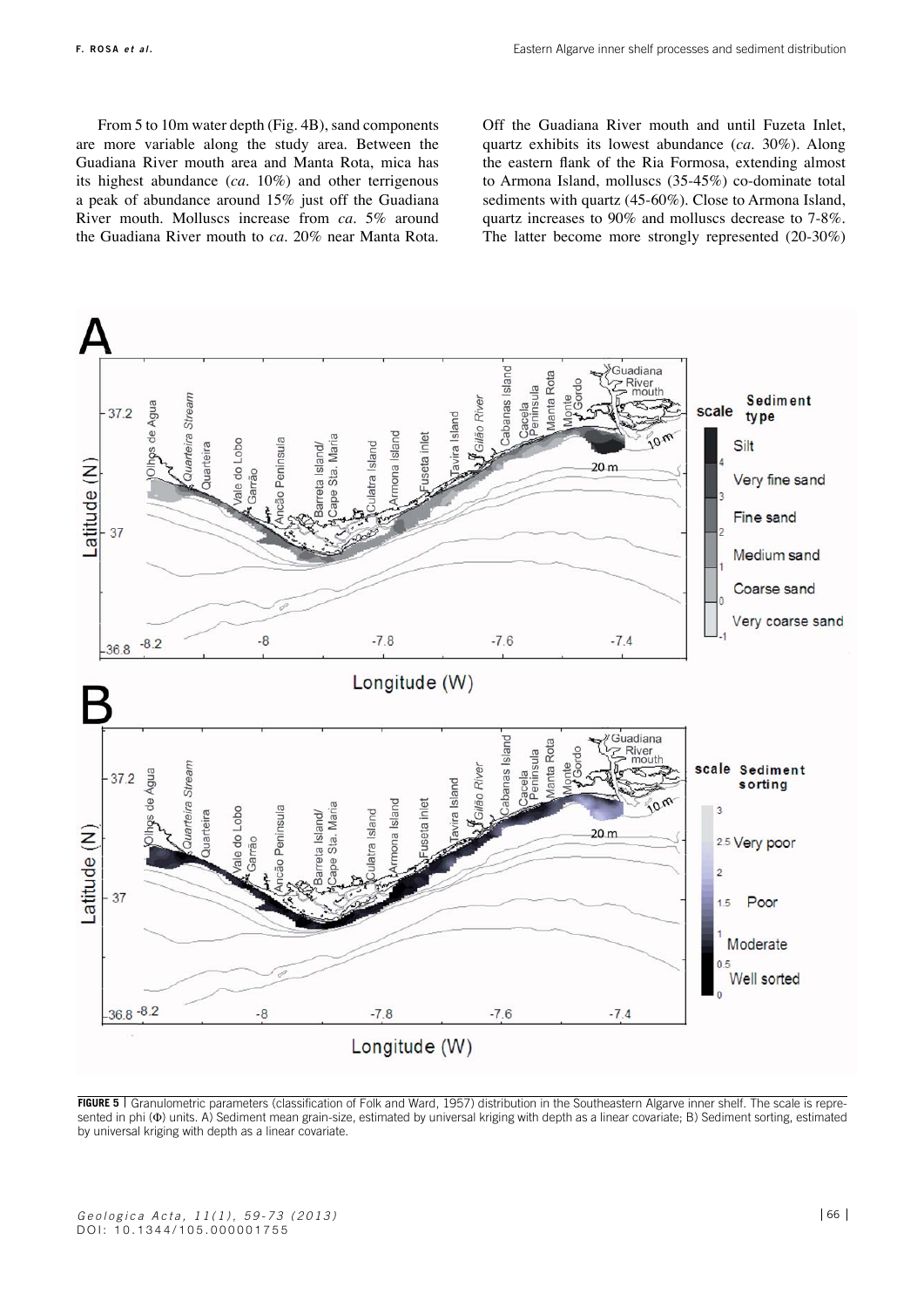from the Quarteira Stream to Olhos de Água, as quartz decreases to 60-70% and aggregates are 2-4%.

Between 10 and 15m water depth (Fig. 4B), there is also a significant variability in sand composition. Near Manta Rota, sediments contain their lowest quartz content (*ca.* 30%). Mica (5%) and other terrigenous (10%) still appear in the Guadiana River mouth area. Along the eastern flank of the barrier-island system until near the Tavira Inlet, quartz (50-60%) dominates and molluscs comprise 30-45%. Mica and other terrigenous disappear just west the Guadiana River mouth. Around Fuzeta, Cape Sta. Maria and Ancão Peninsula, sediments are very homogeneous, composed by *ca.* 85-90% of quartz and 3-6% of bioclasts. To the west, in the area influenced by the Quarteira Stream, quartz decreases and molluscs increase up to 15-25%. Close to Olhos de Água, sediments are similar but also contain *ca.* 2% aggregates.

Sediments also exhibit specific variability trends in their cross-shore distribution along the study area (Fig. 4B). Down to 5m water depth, they are fairly homogeneous with dominant quartz and significant amounts of molluscs, except for the deposit with higher other terrigenous which occurs near the Guadiana River mouth. The cross-shore variability of the sediments seems to increase with water depth. Deeper areas of the inner shelf usually have higher contents of biogenic components, namely molluscs. In the Guadiana shelf area, variability is particularly high because of increasing contents of other terrigenous and mica particles in the sand fraction, and also of fines. Higher cross-shore variability also characterizes the Quarteira-Olhos de Água area, related to the presence of aggregates.

Hierarchical cluster analysis applied to sand composition separates three main groups of samples with 40% dissimilarity (Fig. 7A). Group A is composed of samples which are clearly dominated by quartz, usually above 80% of total sediment. Group B contains samples with greater percentages of molluscs, and Group C unites samples with greater amounts of fines, mica molluscs and other terrigenous. Cluster results are clearly confirmed in the non-linear multidimensional scaling analysis (Fig. 7B). Geographically, group C is located mainly close to Guadiana River, group A mostly seaward of the Ria Formosa barrier system, and group B close to Quarteira.

#### **DISCUSSION**

General trends in the spatial distribution of sediments in the Algarve inner shelf exhibit a marked variation in response to differential exposure to forcing agents along the study area, to the influence of different sediment sources and to the depth gradient, as has been observed in other inner shelf environments around the world (*e.g.*, Brooks *et al.*, 2003; Crockett and Nittrouer, 2004; Finkl *et al.*, 2007; Garnaud *et al.*, 2003; George *et al.*, 2007; Guillén *et al.*, 2002; James *et al.*, 2008). Geostatistical methods proved to be an effective tool to map the inner shelf sediment variables, as found in few previous studies (Verfaillie *et al.*, 2006).

Both sediment sources and sediment dynamics can be interpreted on the basis of grain-size maps and the distribution of coarse-fraction components, in the context of existing background knowledge of the study area. The three main groups of sediment identified using cluster analysis and validated in the non-linear multidimensional scaling statistical analyses applied to sand composition variability, are related to the three main sources of sediments (Fig. 7). Cluster group/source A is dominated by quartz, which is widespread along the whole study area. It reflects the dominance of littoral drift in sediment redistribution and deposition in the inner shelf environments. Cluster group/ source B is characterized by the presence of molluscs. This biogenic source of sediments is associated with cross-shore distribution patterns which determine the concentration of these elements deeper than the depth of closure in certain areas, manifest as coarse-grained deposits. Finally, cluster group/source C is related to the presence of fines, mica and other terrigenous particles, and clearly reflects the influence of the Guadiana River on the characteristics of inner shelf sediments in the easternmost part of the study area. While the first cluster (group/source A) translates the along-shore redistribution of sediments, the other two clusters (group/ sources B and C) clearly reveal the significant cross-shelf gradation of sediment grain-size and composition, as observed in other systems such as the West Florida inner shelf (Finkl *et al.*, 2007).

As recorded in other inner shelves (*e.g.*, Crockett and Nittrouer, 2004), sediment distribution patterns in the Algarve shelf are controlled mainly by type and proximity to the sediment sources, and by prevailing coastal conditions (*e.g.*, waves and currents). The three main sediment sources previously described interact with local coastal and near-shore dynamics to allow five sectors of the Algarve inner shelf to be differentiated (Fig. 4), as follows.

Sector I (Olhos de Água - Garrão), in the westernmost part of the study area, ensures sediment supply to the adjacent shelf through soft cliff erosion. Part of this material remains in this sector as less mature sand deposits. A significant amount, however, is incorporated in the littoral drift and redistributed eastward along the coast and adjacent inner shelf. In the Olhos de Água shelf, the increase in gravel content with water depth (Fig. 4A) is related to increasing amounts of mollusc shells (Fig. 4B). The differential accumulation of shell clasts is not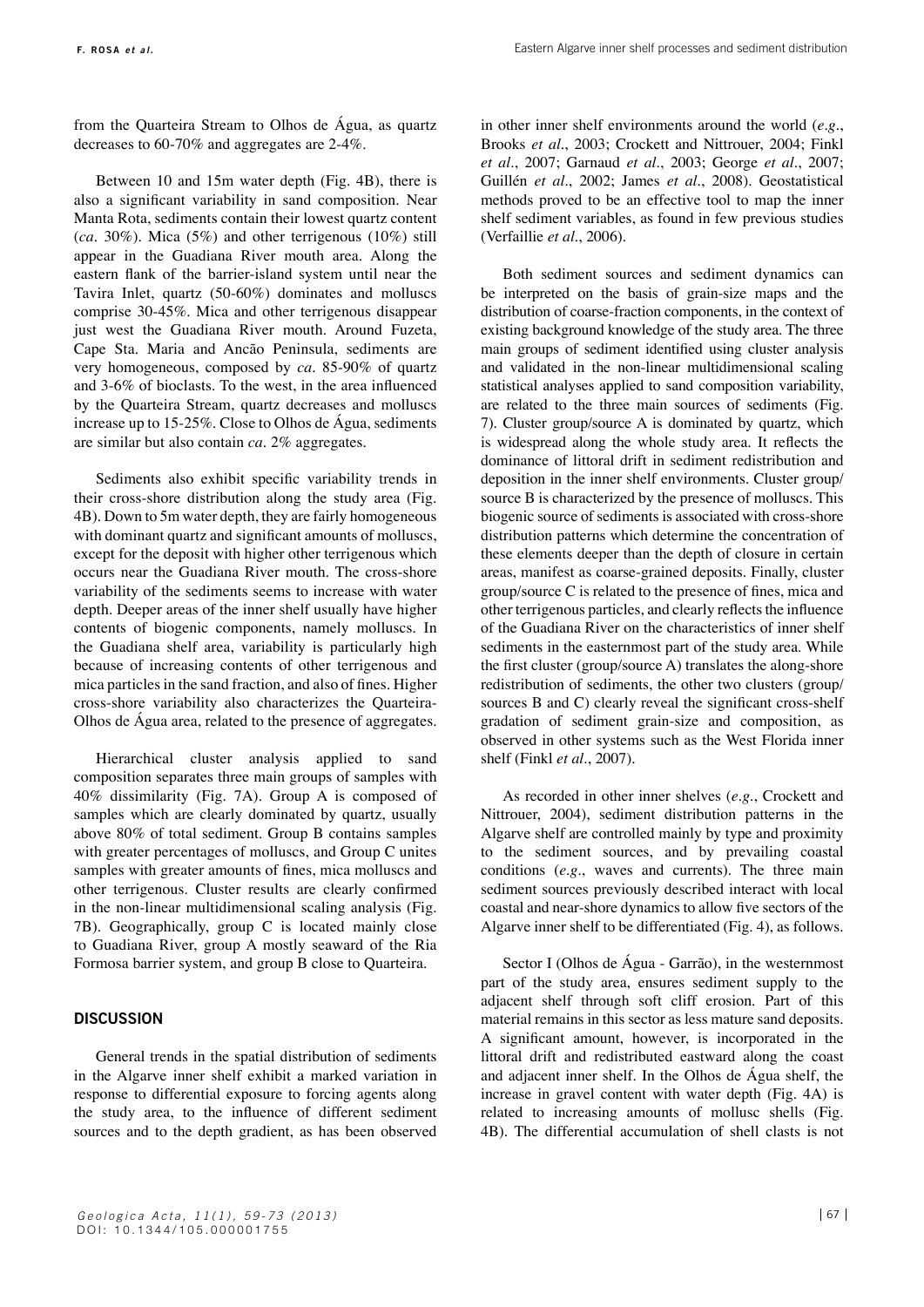exclusive of the Algarve inner shelf. The mixed carbonate/ siliciclastic Florida inner shelf is also characterized by the accumulation of coarser carbonate sediments produced by marine organisms (Brooks *et al.*, 2003). In the shallower zone of the inner shelf (0-5m water depth) off the Quarteira Stream, small amounts of silt-clay material (Figs. 4, 5) are related to minor river discharges. As in Olhos de Água, erosion of the Plio-Quaternary cliffs in the area between Garrão and Quarteira Stream acts as an important source of coarse sediments to this sector of the shelf (Dias and Neal, 1992; Correia *et al.*, 1996). The coarse sediment input generates sediments with poorer sorting than is observed in adjacent eastward sectors (Fig. 6). The presence of aggregate particles (Fig. 4B) is an exclusive characteristic of this sector and reflects the limited transport and abrasion of sediments supplied by cliff erosion. The fact that locally generated terrigenous and biogenic particles remain in the nearby shelf area reflects both the relative ineffectiveness of the sediment redistribution processes and the importance of sediment sources in this sector of the Algarve shelf. Patches of different sediment types found near their source in the inner shelf (*e.g.*, Brooks *et al.*, 2003 and the study area), mean that their distribution owes less to the action of large-scale remobilization processes and is mainly dictated by the sediment source.

Sector II (Garrão-Cape Sta. Maria) is characterized by homogeneous deposits of moderately sorted fine sand (Figs. 5, 6), with low compositional variability (Fig. 4B). This homogeneity is related to the absence of streams, rivers, cliffs, outcrops or other external sources. Sand components also show low variability (Fig. 4B). No important fluvial systems exist in this sector, and consequently there is almost no contribution of other terrigenous particles. Littoral drift is the main sediment source to this sector of the inner shelf and quartz dominates sediments. Sediments are mainly driven from sector I to sector II by longshore drift, and then redistributed by waves and currents. The wave climate and current patterns do not exhibit any marked variations throughout the sector but their interaction with seabed gradients controls the cross-shore sediment characteristics in the inner shelf. This is a common depositional mechanism that can be seen in the Tasmania shelf (James *et al.*, 2008), the Northern California shelf (Crockett and Nittrouer, 2004), the Florida shelf (Brooks *et al.*, 2003) or the Ebro delta shelf in Northeast Spain (Guillén *et al.*, 2002). This sector of the Algarve inner shelf is located on the high-energy western flank (Vila-Concejo *et al.*, 2006) of the Ria Formosa barrier island system, where W-SW swell waves dominate the wave climate. Greater amounts of bioclasts, mainly molluscs, appear in the Garrão area deeper than 10-15m water depth. At these depths, deeper than the local depth of closure (around 10-11m) (Ferreira, 2000; Dolbeth *et al.*, 2007), bioclasts are related to in-situ living molluscs

that colonise these less hydrodynamic areas, rather than to shells transported offshore from shallower highly energetic areas.

Sector III (Cape Sta. Maria-Fuzeta Inlet) also presents very homogeneous sediments, almost entirely composed of moderately sorted sands (Fig. 4A, 6) in which quartz dominates the sedimentological composition (Fig. 4B). The pattern of sediment distribution is similar to that observed in Sector II, revealing some continuity of sediment supply, but sands are clearly coarser (Fig. 5). This is rather counterintuitive since the western flank of the Ria Formosa system is more exposed to the dominant more energetic waves. The presence of molluscs on the eastern side of Cape Sta. Maria (Fig. 4B) is responsible for the increase in mean grain-size, as observed in limited areas of Sector I. Bioclasts are slightly more abundant than in Sector II because the more energetic western flank does not favour preservation of the shells at shallow depths.

Sector IV (Fuzeta Inlet-Manta Rota) includes a part of the barrier-island system and the coastal area located immediately eastwards. Sand dominates sediments down to 5m water depth. In deeper areas of the inner shelf, gravel-sized sediments become important (Fig. 4A, 5), associated with large amounts of mollusc shells (Fig. 4B), as pointed out in earlier studies (Rufino *et al.*, 2008). The coarser grain-size of these deposits is not indicative of high hydrodynamic levels, but inversely their biogenic nature suggests an environment with low hydrodynamic conditions that allows fragile elements (*e.g.* carbonate mollusc shells) to be preserved and deposited in the shelf. Due to its general orientation, this part of the Algarve coast is sheltered from the dominant W-SW waves and more energetic storms. On the other hand, this sector of the shelf is located downdrift of the two largest inlets of the Ria Formosa system (Faro-Olhão and Armona inlets). In other inner shelves located close to barrier-island systems (*e.g.*, Finkl *et al.*, 2007), the large sand bodies that accumulate due to important ebb-tidal forces near the inlets are poor sediment bypassers and inversely act as permanent sinks of littoral drift transported sediments. The same process seems to occur in this part of the Algarve inner shelf, where the most important Ria Formosa inlets are responsible for significant sediment trapping and consequent restraint of the amount of sand reaching the easternmost sectors (Vila-Concejo *et al.*, 2004). This explains the lower supply of terrigenous particles by littoral drift (*e.g.*, quartz particles) and the relative increase of autochthonous biogenic particles. Due to lower energy levels, the depth of closure in this sector (around 6-10m water depth; Andrade, 1990) is shallower than in the western sectors. At greater depths, storm waves no longer have influence on bottom sediments. Hence, the less energetic environment allows shells to be preserved as coarser particles in the sediment, as observed in this section of the Algarve inner shelf (Rufino *et al.*, 2008).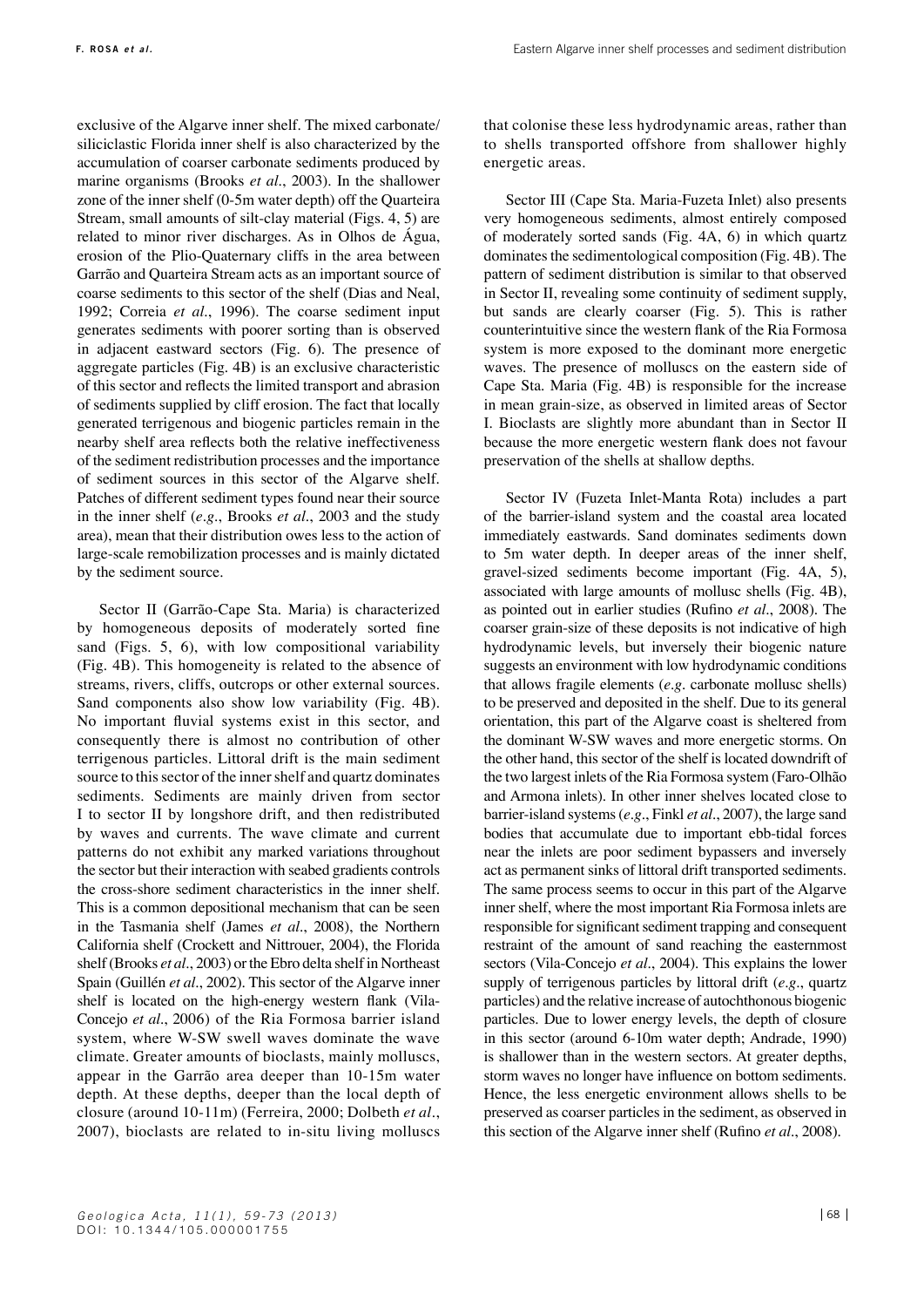

**FIGURE 6** | Application of Cluster A) and non metric multidimension scaling B) analyses of sand compositional results, and identification of sedimentary components cluster groups (OT: other terrigenous; OB: other bioclasts).

Sector V (Manta Rota-Guadiana River mouth) is clearly under the influence of discharges from the Guadiana River, which has been identified as the main sediment source to this part of the Algarve continental shelf (Gonzalez *et al.*, 2004). The river discharges correspond mainly to suspended load (Morales, 1997; Portela, 2004). Dominance of schists/greywackes and some types of eruptive rocks in the Guadiana River Basin allow only a very small contribution of sandy sediments to the shelf, which settle mainly in proximal areas of the inner shelf (*e.g.*, Gonzalez *et al.*, 2004). Fine sediments and mica particles are transported in suspension to more distal areas of the inner shelf. Here, the increasing water depth below the depth of closure reduces wave impact over sediments deposited in the sea bed, contributing to a shift in deposition, from coarser sands to fine sediments. The importance of wave

currents in the establishment of shelf sand-mud transitions is relevant as wave-storm activity is the main cause of fine sediment resuspension and deposition in deeper areas of the inner shelf, a depositional pattern also detected in the Adriatic shelf (George *et al.*, 2007) and the shelf off the Ebro River in Spain (Guillén *et al.*, 2002). In addition to wave control, the greater distance to the river mouth and to higher turbulence generated by fluvial discharge currents, contributes furthermore to a less hydrodynamic environment that allows deposition of those particles (Figs. 4, 5). Other terrigenous particles show higher abundances in the sand deposits close to the river mouth down to 5m water depth (Fig. 4B). They reflect the direct influence of river discharges in the area, usually corresponding to heavy minerals from the dismantling of igneous and metamorphic rocks of the river basin. Moreover, the greater abundance of other terrigenous particles accompanies dominant sandy deposition at shallower inner shelf depths (Fig. 4A, 5), because the hydrodynamic conditions do not allow deposition of fine material in the area. Also, proximity to the sediment source allows the system to preserve less stable elements, such as many other terrigenous particles, which would otherwise not resist during long transport paths. Mica particles, also of continental origin and linked to the Guadiana discharges, are transported offshore in suspension with the fines and settle below 10m water depth (Fig. 5B). The Guadiana River discharge gives a specific imprint to deposition on the adjacent inner shelf, as expected since a significant amount of the continental supplied bed and suspended load remains close to its source, similar to what is seen off the Eel River in Northern California (Crockett and Nittrouer, 2004) or in the Bay of the River Seine in France (Garnaud *et al.*, 2003). Fluvialsupplied other terrigenous and marine shells (molluscs) are concentrated at shallower depths (Fig. 4B) just off the river mouth, whilst mica particles and dominant fines are remobilized by wave-storm currents and concentrate in less hydrodynamic deeper areas of the inner shelf (Fig. 4).

#### **CONCLUSIONS**

The present study investigated aspects of sediment supply and dispersion in the Eastern Algarve inner shelf. The main goal was to establish sediment paths for this region, and identify differences and similarities with other inner shelf settings to typify these complex environments where marine, continental, and coastal forcing agents interplay. The characterization of modern sediments in this region also constitutes an effort to update the most recent sedimentary cartography of the region, which previously dated back to the 1980s, and thereby the study contributes to present and future coastal management actions (*e.g.*, dredging, beach nourishment). The maps produced successfully portray the continuous distribution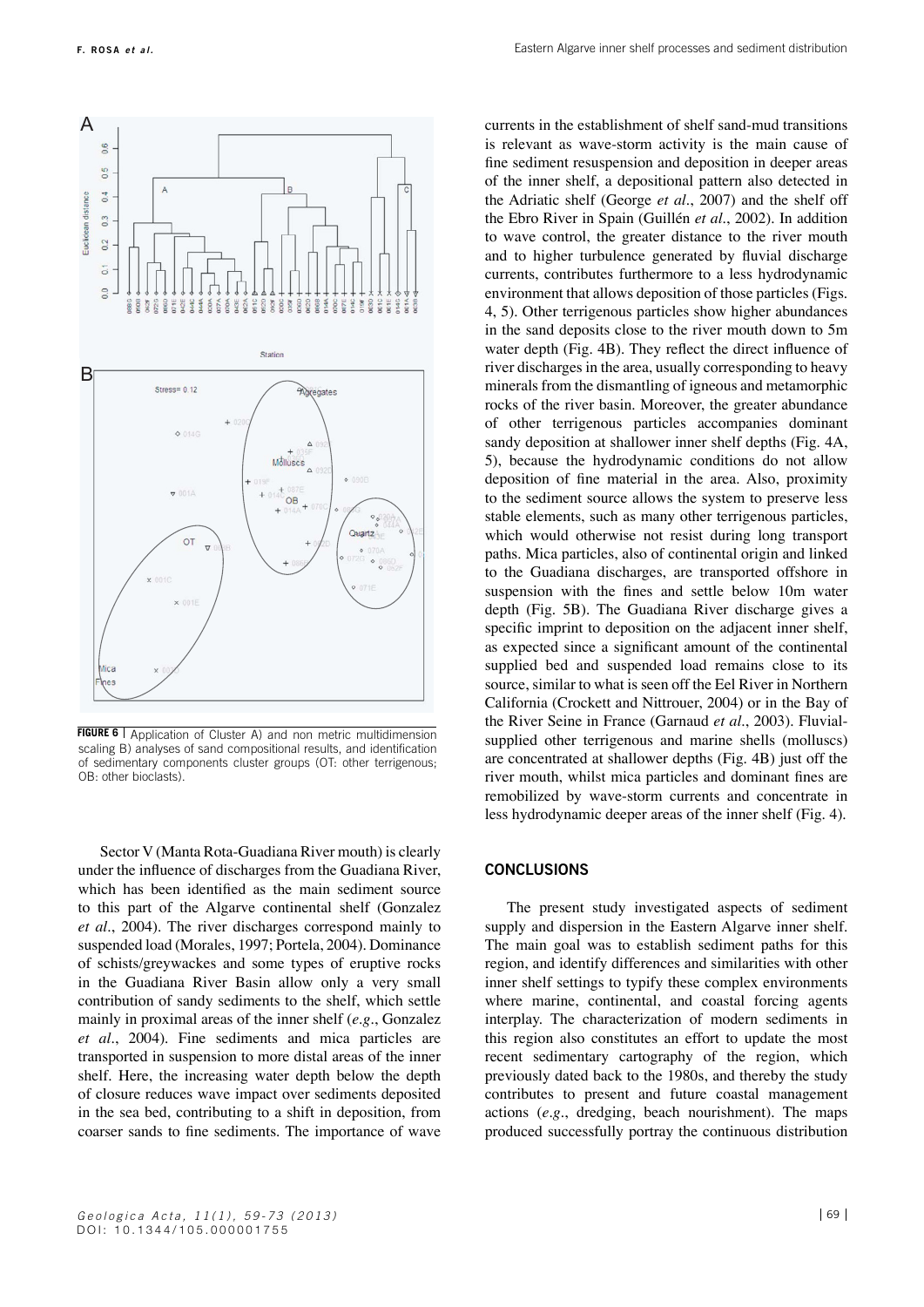of sediment grain-size and sorting coefficients, and reveal patterns sympathetic to the variation in the forcing agents. In addition, the data obtained in this study provide a base for the analysis of coastal benthic communities that rely on the sediment. The studied area supports an important bivalve dredge fishery, for which management plans are produced on an annual basis by the Portuguese Institute of Sea and Fisheries Research/National Institute of Biological Resources (INRB/IPIMAR).

General trends in the spatial distribution of sediments in the inner shelf exhibit important longshore and crossshore (depth gradient) variation, as accounted for in other inner shelves worldwide. However, marine/coastal processes seem in general to dominate over the influence of terrestrial sources of sediment, a specific feature that is characteristic of sediment-starved shelves. Nevertheless, the sediment distribution in the Eastern Algarve inner shelf reflects the important imprint of different sediment sources over the dominant action of coastal processes, namely the littoral drift, and the wave and storm-generated currents, in specific areas of the shelf.

There is a close relationship between the grain-size and composition of inner shelf deposits and geological processes occurring in the adjacent coastal area. In the western part of the study area, sediments are supplied to the shelf by cliff erosion, whereas in the eastern part, sediments are mainly supplied by the Guadiana River discharges. However, these sediment sources imprint distinctive characteristics over limited areas of influence, outside of which sediments are dominated by quartz sand transported by longshore drift in the emerged and submerged beach. This small contribution of continental sediments to the coastal zone is responsible for the relative homogeneity of the central part of the studied area. Also, it emphasises the importance of coastal processes in the redistribution of available sand in the beach and ultimately in the inner shelf.

An apparent disagreement between grain-size and hydrodynamic regime was noticed in the comparison of the two flanks of the Ria Formosa barrier system. Results from sediment composition showed that the observed coarsening in the eastern flank is a consequence of the existence and preservation of bioclasts under milder conditions, deeper than the profile depth of closure or in sheltered areas, namely from storm currents. Geostatistical analysis confirmed these trends, which are closely associated with the influence of different sediment sources. On this basis, five sectors can be identified in the Eastern Algarve inner shelf, which reflect specific sedimentary dynamics. Cliffs in the westernmost sector of the study area (Sector I) ensure sediment supply to the adjacent shelf through cliff erosion. Part of this material remains in this sector as

less mature sand deposits, whilst the rest is incorporated in the littoral drift and redistributed eastward along the coast and adjacent inner shelf. In the Ria Formosa barriers, the general configuration of the coast plays a major role in sediment distribution patterns along the shelf, creating two areas differentiated by their degree of exposure to the dominant wave climate: westward and around Cape Sta. Maria (Sector II), and eastward to the Guadiana River mouth (Sectors III-V). Coarser sediments in the eastern area result from the presence of mollusc shells, which are better preserved due to the sheltered position with regard to the SW dominant waves and winter storms. Large amounts of fines found in the area off the Guadiana River mouth are a direct consequence of river discharges (Sector V). They are deposited mainly in areas deeper than *ca.* 5m water depth, which are less affected by hydrodynamics associated with the influence of wave/tidal currents and turbulence generated by the river discharges. The absence of other important regional drainage systems explains the lack of more extensive fine sediment deposits in other parts of the inner shelf.

The sedimentological characterization of this type of inner shelf setting, and the understanding of the mechanisms which rule its depositional dynamics, have been successfully improved by the use of the non-linear multidimensional scaling, which proved to be a very useful tool for the study of these environments.

Overall, the sediment distribution trends observed in the Eastern Algarve inner shelf are constrained by reduced continental sediment supply, and therefore dominated by coastal processes, which in turn control the associated ecosystems. In such inner shelf environment, our data helped demonstrate that littoral drift and nearshore currents during storm events generate sediment redistribution and chiefly control sediment deposition. Local sources of terrestrial input are nonetheless very important in these types of shelves, in the sense that they originate specific inner shelf deposits and set higher variability in sediment distributional patterns. This is crucial both for the establishment of diverse ecosystems and for the use and management of natural resources. Results from characterization of the depositional environment and dynamics of the Eastern Algarve inner shelf will serve as an important management tool for coastal and marine resources on which local and regional development greatly depends.

## **ACKNOWLEDGMENTS**

This paper is a contribution under projects IMCA (POCI/ CLI/60192/2004) and CIRCO (PTDC/CLI/66393/2006), funded by the FCT - Fundaçao para a Ciência e a Tecnologia of Portugal.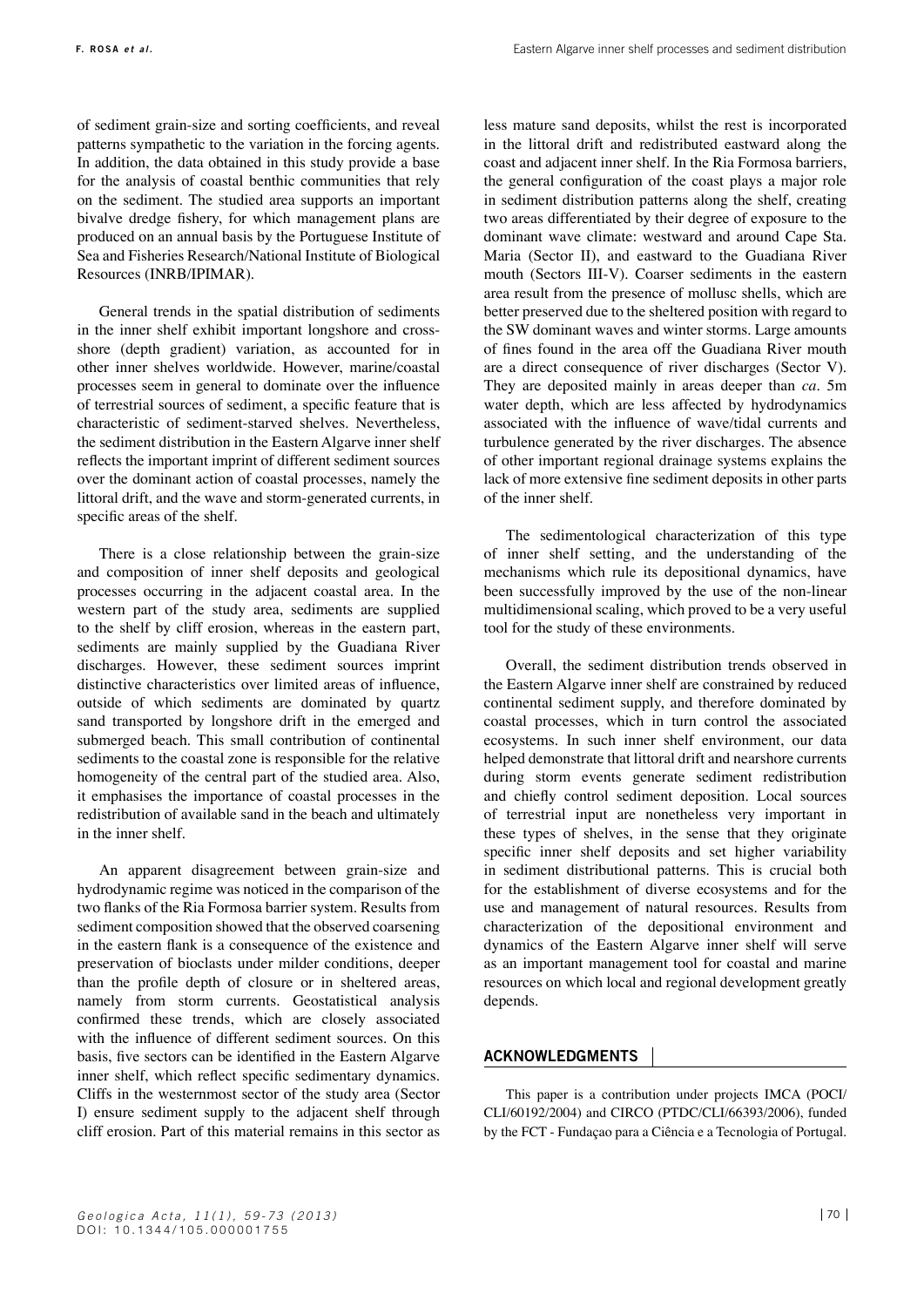FCT grants supported the work of Francisca Rosa (SFRH/ BD/46020/2008), Marta Rufino (SFRH/BPD/14935/2004) and Ana Matias (SFRH/BPD/18746/2004).

#### **REFERENCES**

- Andrade, C., 1990. O ambiente de barreira da ria Formosa. Doctoral Thesis. Algarve (Portugal), Universidade de Lisboa, 645pp.
- Bivand, R.S., Pebesma, E.J., Gómez-Rubio, V., 2008. Applied Spatial Data Analysis with R. New York, Springer, 378pp.
- Blott, S., Pye, K., 2000. GRADISTAT: A Grain Size Distribution and Statistics Package for the Analysis of Unconsolidated Sediments. Earth Surface Processes and Landforms, 26, 1237-1248.
- Brooks, G.R., Doyle, L.J., Davis, R.A., DeWitt, N.T., Beau, C., Suthard, B.C., 2003. Patterns and controls of surface sediment distribution: west-central Florida inner shelf. Marine Geology, 200, 307-324.
- Byrnes, M.R., Hammer, R.M., Thibaut, T.D., Snyder, D.B., 2004. Effects of Sand Mining on Physical Processes and Biological Communities Offshore New Jersey, U.S.A. Journal of Coastal Research, 20(1), 25-43.
- Carrasco, A.R., Ferreira, Ó., Davidson, M., Matias, A., Dias, J.A., 2008. An evolutionary categorisation model for backbarrier environments. Marine Geology, 251, 156-166.
- Ciavola, P., Taborda, R., Ferreira, Ó., Dias, J.A., 1997. Field measurements of longshore sand transport and control processes on a steep meso-tidal beach in Portugal. Journal of Coastal Research, 13(4), 1119-1129.
- Collie, J.S., Hall, S.J., Kaiser, M.J., Poiner, I.R., 2000. A quantitative analysis of fishing impacts on shelf-sea benthos. Journal of Animal Ecology, 69, 785-798.
- Correia, F., Dias, J.A., Boski, T., Ferreira, Ó., 1996. The retreat of the Eastern Quarteira cliffed coast (Portugal) and its possible causes. In: Jones, P.S., Healy, M.G., Williams, A.T. (eds.). Studies in European Coastal Management. Cardigan, Samara Publishing Limited, 129-136.
- Correia, F., Ferreira, Ó., Dias, J.A., 1997. Contributo das arribas para o balanço sedimentar do sector costeiro Quarteira-Vale do Lobo (Algarve –Portugal) (in Portuguese). Faro (Portugal), Comunicações do Seminário sobre a Zona Costeira do Algarve (Eurocoast Portugal), personal communication, 31-39.
- Costa M., Silva, R., Vitorino, J., 2001. Contribuição para o estudo do clima de agitação marítima na costa portuguesa (in Portuguese). Sines (Portugal), Proceedings of 2<sup>as</sup> Jornadas Portuguesas de Engenharia Costeira e Portuária, Permanent International Association for Navigation Congresses (PIANC), in CD-ROM, personal communication.
- Cressie, N.A.C., 1991. Statistics for Spatial Data. New York, John Wiley & Sons, 900pp.
- Crockett, J.S., Nittrouer, C.A., 2004. The sandy inner shelf as a repository for muddy sediment: an example from Northern California. Continental Shelf Research, 24, 55-73.
- Dias, J.M.A., 1988. Aspectos geológicos do litoral algarvio (in Portuguese). Geonovas, 10, 113-128.
- Dias, J.M.A., Neal, J. 1992. Sea Cliff Retreat in Southern Portugal: Profiles, Processes and Problems. Journal of Coastal Research, 8(3), 641-654.
- Diggle, P.J., Ribeiro, J.R., Christensen, O.F., 2003. An introduction to model based geostatistics. Lecture notes in statistics. In: Möller, J. (ed.). Spatial statistics and computational methods. New York, Springer, 127.
- Dolbeth, M., Ferreira, Ó., Teixeira, H., Marques, J.C., Dias, J.A., Pardal, M. 2007. Beach morphodynamic impact in a macrobenthic community along a subtidal depth gradient. Marine Ecology Progress Series, 352, 113-124.
- Esaguy, A.S., 1984. Ria de Faro, Barra da Armona (in Portuguese). Evolução 1873-1983. Portugal, Direcção Geral de Portos, Internal Report, 16pp.
- Esaguy, A.S., 1986. Ria de Faro, Barra de Faro-Olhão (in Portuguese). Evolução 1955-1985. Portugal, Direcção Geral de Portos, Internal Report, 21pp.
- Esaguy, A.S., 1987. Ria de Faro. Barra de Tavira (in Portuguese). Evolução. Portugal, Direcção Geral de Portos, Internal Report, 21pp.
- Ferreira, Ó., Ciavola, P., Taborda, R., Bairros, M., Dias, J.A., 2000. Sediment mixing depth determination for steep and gentle foreshores. Journal of Coastal Research, 16(3), 830-839.
- Ferreira, Ó., Garcia, T., Matias, A., Taborda, R., Dias, J.A., 2006. Integrated method for representation of set back lines for coastal erosion hazards at sandy shores. Continental Shelf Research, 26, 1030-1044.
- Finkl, C.W., Benedet, L., Andrews, J.L., Suthard, B., Locker, S.D., 2007. Sediment Ridges on the West Florida Inner Continental Shelf: Sand Resources for Beach Nourishment. Journal of Coastal Research, 23(1), 143-159.
- Folk, R.L., 1954. The distinction between grain size and mineral composition in sedimentary-rock nomenclature. Journal of Geology, 62, 344-359.
- Folk, M., Ward, W., 1957. Brazos River Bar: Study in the significance of grain size parameters, Journal of Sedimentary Petrology, 27(1), 3-26.
- Garnaud, S., Leseuer, P., Clet, M., Lesourd, S., Garlan, T., Lafite, R., Brun-Cottan, J.-C., 2003. Holocene to modern fine-grained sedimentation on a macrotidal shoreface-toinner-shelf setting (eastern Bay of the Seine, France). Marine Geology, 202, 33-54.
- Gaspar, M.B., Leitão, F., Santos, M.N., Chícharo, L., Dias, M.D., Chícharo, A., Monteiro, C.C., 2003. A comparison of direct macrofaunal mortality using three types of clam dredges. Journal of Marine Science, 60, 733-742.
- Gaspar, M.B., Chícharo, L., 2007. Modifying dredges to reduce by-catch and impacts on the benthos. In: Kennelly, S.J. (ed.). By-catch Reduction in the World's Fisheries - Reviews: Methods and Technologies in Fish Biology and Fisheries. The Netherlands, Springer, 7, 95-140.
- George, D.A., Hill, P.S., Milligan, T.G., 2007. Flocculation, heavy metals (Cu, Pb, Zn) and the sand–mud transition on the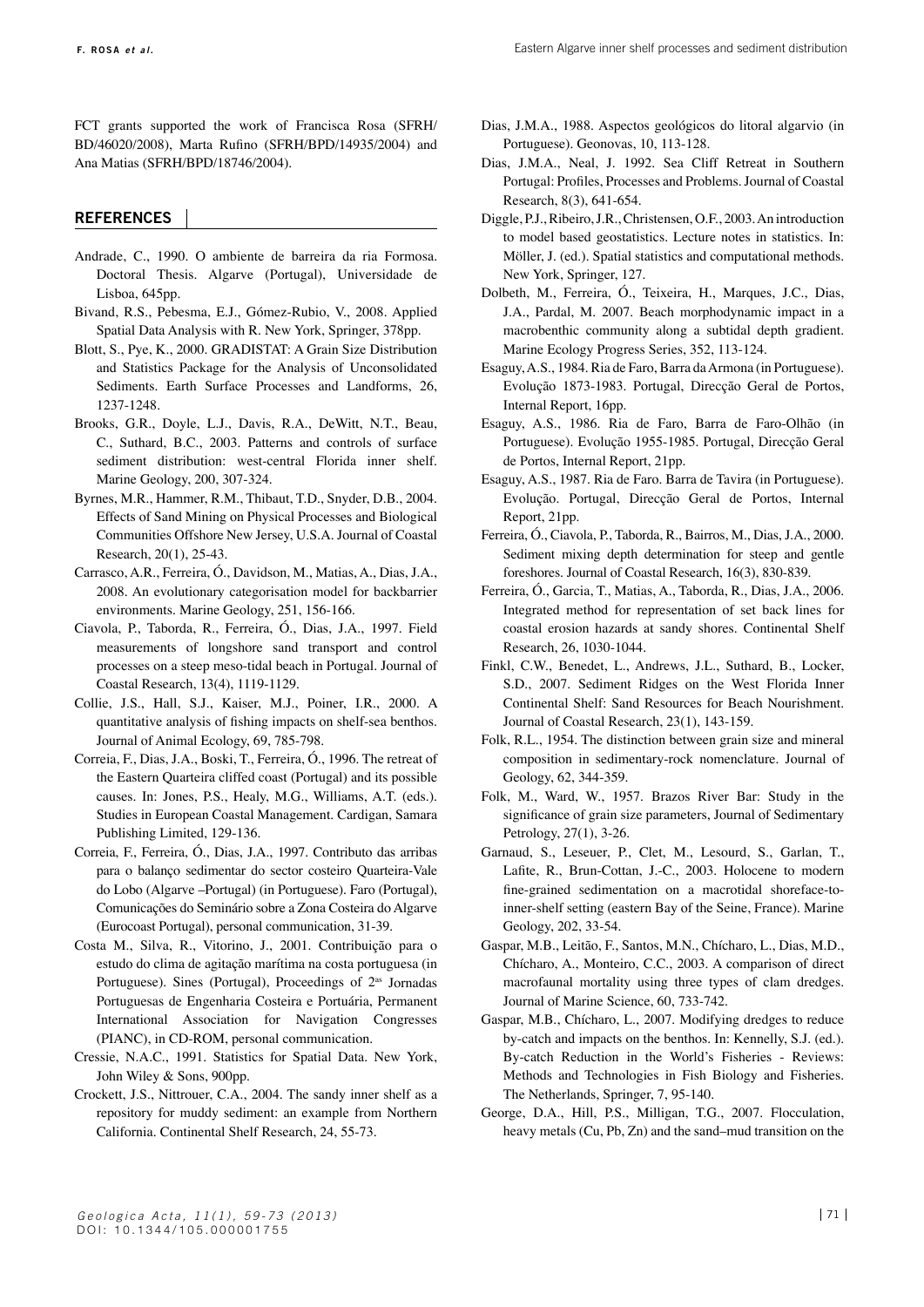Adriatic continental shelf, Italy. Continental Shelf Research, 27, 475-488.

- Gomes, N., Andrade, C., Nevin, C., McCluskey, J., Jackson, D., 1994. Aeolian sand transport in Culatra barrier, Ria Formosa (Portugal). Lisbon (Portugal), Proceedings of 2nd International Symposium Littoral '94, EuroCoast, personal communication, 509-516.
- Gonzalez, R., Dias, J.M.A., Ferreira, Ó., 2001. Recent rapid evolution of the Guadiana Estuary (Southern Portugal/Spain). Journal of Coastal Research, SI34 (ICS 2000 Proceedings), 516-527.
- Gonzalez, R., Dias, J.M.A., Lobo, F., Mendes, I., 2004. Sedimentological and paleoenvironmental characterization of transgressive sediments on the Guadiana Shelf (Northern Gulf of Cádiz, SW Iberia). Quaternary International, 120, 133-144.
- Gray, J.S., 1981. The ecology of marine sediments. Cambridge, Cambridge University Press, 185pp.
- Guillén, J., Jiménez, J.A., Palanques, A., Gracia, V., Puig, P., Sánchez-Arcilla A., 2002. Sediment resuspension across a microtidal, low-energy inner shelf. Continental Shelf Research, 22, 305-325.
- Hernández-Molina, F.J., Fernández-Salas, L.M., Lobo, F., Somoza, L., Díaz-del-Río, V., Alveirinho dias, J.M., 2000. The infralittoral prograding wedge: a new largescale progradational sedimentary body in shallow marine environments. Geo-Marine Letters, 20, 109-117.
- James, N.P., Martindale, R.C., Malcolm, I., Bone, Y., Marshall, J., 2008. Surficial sediments on the continental shelf of Tasmania, Australia. Sedimentary Geology, 211, 33-52.
- Krumbein, W.C., 1934. Size frequency distributions of sediments. Journal of Sedimentary Petrology, 4, 65-77.
- Lobo, F.J., Sánchez, R., González, R., Dias, J.M.A., Hernández-Molina, F.J., Fernández-Salas, L.M., Díaz del Río, V., Mendes, I., 2004. Contrasting styles of the Holocene highstand sedimentation and sediment dispersal systems in the northern shelf of the Gulf of Cadiz. Continental Shelf Research, 24, 461-482.
- Lu, L., 2005. The relationship between soft-bottom macrobenthic communities and environmental variables in Singaporean waters. Marine Pollution Bulletin, 51, 1034-1040.
- Matias, A., Ferreira, Ó., Vila-Concejo, A., Garcia, T., Dias, J.A., 2008. Classification of washover dynamics in barrier islands. Geomorphology, 97, 655-674.
- Maynou, F.X., Sardà, F., Conan, G.Y., 1998. Assessment of the spatial structure and biomass evaluation of *Nephrops norvegicus* (L.) populations in the northwestern Mediterranean by geostatistics. International Council for the Exploration of the Sea (ICES), Journal of Marine Science, 55, 102-120.
- McCullagh, P., Nelder, J.A., 1989. Generalized Linear Models. London, Chapman & Hall, 532pp.
- Moita, I., 1986. Notícia explicativa da carta dos sedimentos superficiais da plataforma continental, Folha SED 7 e SED 8,

Cabo de S. Vicente ao Rio Guadiana (in Portuguese). Lisbon, Portuguese Hydrographic Institute, 18pp.

- Morales, J.A., 1997. Evolution and fácies architecture of the mesotidal Guadiana River delta (SW Spain-Portugal). Marine Geology, 138, 127-148.
- Morales, J.A., Delgado, I., Gutierrez-Mas, J.M., 2006. Sedimentary characterization of bed types along the Guadiana estuary (SW Europe) before the construction of the Alqueva dam. Estuarine Coastal and Shelf Science, 70, 117-131.
- Nelson, C.H., Baraza, J., Maldonado, A., Rodero, J., Escutia, C., Barber, J.H.Jr., 1999. Influence of the Atlantic inflow and Mediterranean outflow currents on Late Quaternary sedimentary facies of the Gulf of Cádiz continental margin. Marine Geology, 155, 99-129.
- de Oliveira, S.C., Catalão, J., Ferreira, Ó., Alveirinho Dias, J.M., 2008. Evaluation of cliff retreat and beach nourishment in Southern Portugal using photogrammetric techniques. Journal of Coastal Research, 24(4C), 184-193.
- Oksanen, J., Kindt, R., Legendre, P., O'Hara, R.B., Simpson, G.L., Stevens, M.H., Wagner, H., 2008. Vegan: Community Ecology Package. R package version 1.13-1.
- Pacheco, A., Vila-Concejo, A., Ferreira, Ó., Dias, J.A., 2008. Assessment of tidal inlet evolution and stability using sediment budget computations and hydraulic parameters analysis. Marine Geology, 247, 104-127.
- Pebesma, E.J., 2004. Multivariable geostatistics in S: the gstat package. Computers & Geosciences, 30, 683-691.
- Pessanha, L.E.V., Pires, H.O., 1981. Elementos sobre o clima de agitação marítima na costa Sul do Algarve (in Portuguese). Lisbon, Instituto Nacional de Meteorologia e Geofísica, Internal Report, 66pp.
- Pilkey, O.H., Neal, W.J., Monteiro, J.H., Dias, J.M.A., 1989. Algarve barrier islands: a noncoastal-plain system in Portugal. Journal of Coastal Research, 5(2), 239-291.
- Pires, H.O., 1998. Project INDIA, Preliminary report on Wave Climate at Faro. Lisbon, Instituto de Meteorologia, 36pp.
- Portela, L.I., 2006. Sediment delivery from the Guadiana Estuary to the coastal ocean. Journal of Coastal Research, SI39 (ICS 2004 Proceedings), 1819-1823.
- R Development Core Team, 2011. R: A language and environment for statistical computing. R Foundation for Statistical Computing (ed.), Vienna, Austria. ISBN 3-900051-07-0, URL Http://www.R-project.org/.
- Roque, C., 1998. Análise Morfosedimentar da sequência deposicional do Quaternário Superior da Plataforma Continental Algarvia entre Faro e a foz do Guadiana (in Portuguese). Lisbon. Master Thesis. Universidade de Lisboa, 221pp.
- Rufino, M.M., Gaspar, M., Maynou, F., Monteiro, C.C., 2008. Regional and temporal changes in bivalve diversity in the south coast of Portugal. Estuarine Coastal and Shelf Science, 80, 517-528.
- Salles, P., Voulgaris, G., Aubrey, D.G., 2005. Contribution of nonlinear mechanisms in the persistence of multiple tidal inlet systems. Estuarine Coastal and Shelf Science, 65, 475-491.